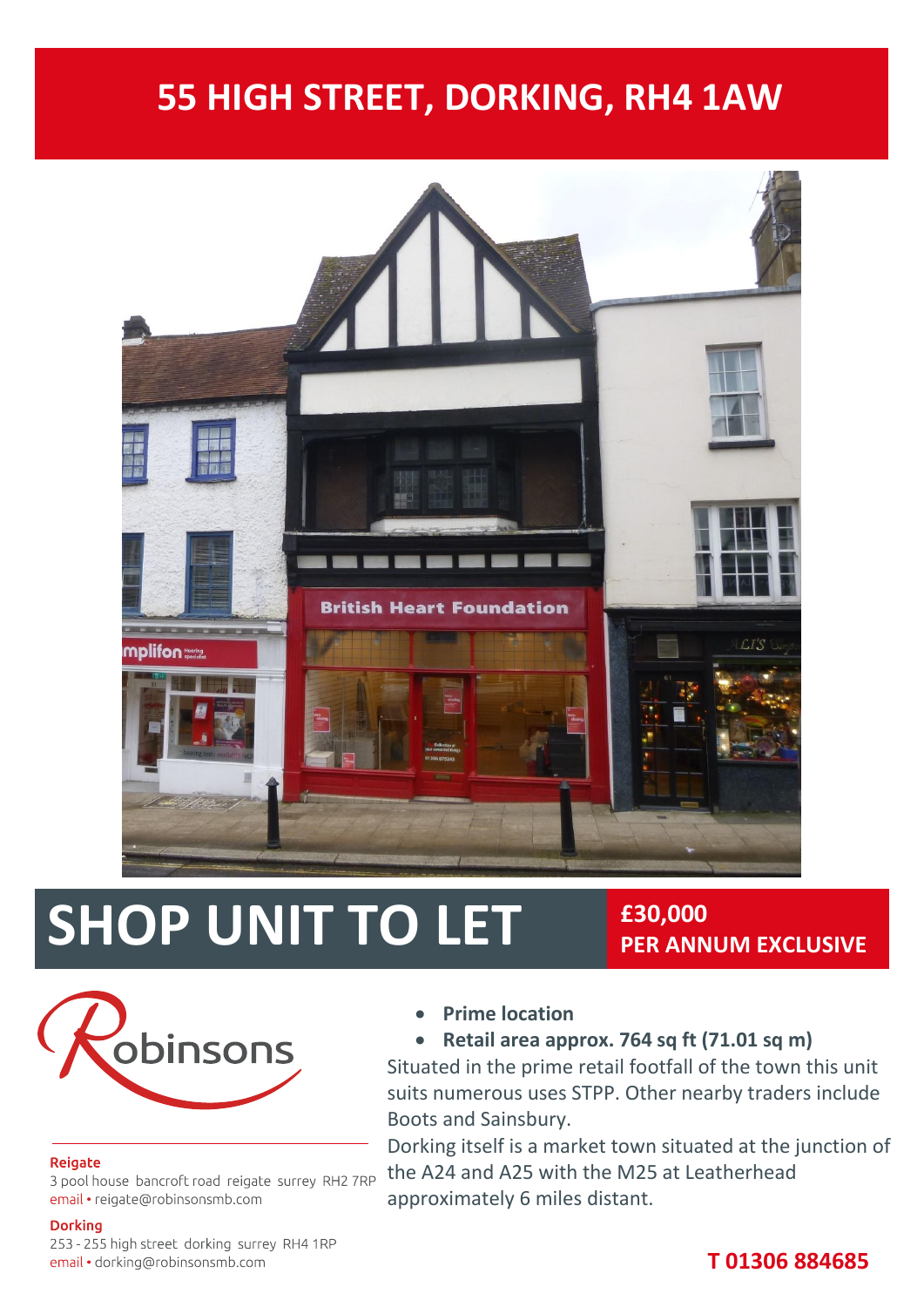# **ACCOMMODATION**

The premises currently forms an interesting centre terraced building over two floors currently benefits from a traditional timber double fronted shop front with the potential for clear open plan retail space to a depth of over 55 ft. The lettable space is the ground floor retail unit which is currently divided by partitioning which can be removed or rearranged and ancillary, WC and kitchenette plus pedestrian access to the rear. The retail space benefits from gas fired central heating via radiators, suspended ceiling with lighting. An anomaly of the premises is that there is a first floor room to the front of the building that cannot be accessed independently so is closed off but within the demise

> Total internal shop depth 57' (17.37 m) Average internal wdith 15' (4.57m) Approx external frontage 15' (4.57 m) Kitchen/staff area approx. 116 sq ft ( 10.77m2)

#### **Total retail area : Approx 764 sq ft (71.01 sq m)**

#### **RENTAL**

£30,000 per annum exclusive plus VAT at the prevailing rate.

### **VAT**

We are advised that the premises are not elected for VAT.

### **THE LEASE**

The premises are available by way of a new lease direct from the Landlord for a term and rent review pattern to be agreed

#### **COSTS**

Each party are to bear their own legal costs in the transaction.

#### **BUSINESS RATES**

From internet enquiries only the business rate assessment is as follows:

| Rateable Value        | £33,250                          |
|-----------------------|----------------------------------|
| Uniform Business Rate | £0.504 (April 2019 – March 2020) |

Interested parties should verify this information and any transitional adjustments prior to entering into any contract.

#### **EPC**

An EPC has been commissioned for the property.

#### **VIEWING**

Strictly by appointment with the Landlord's Agents Robinsons telephone 01306-884685.